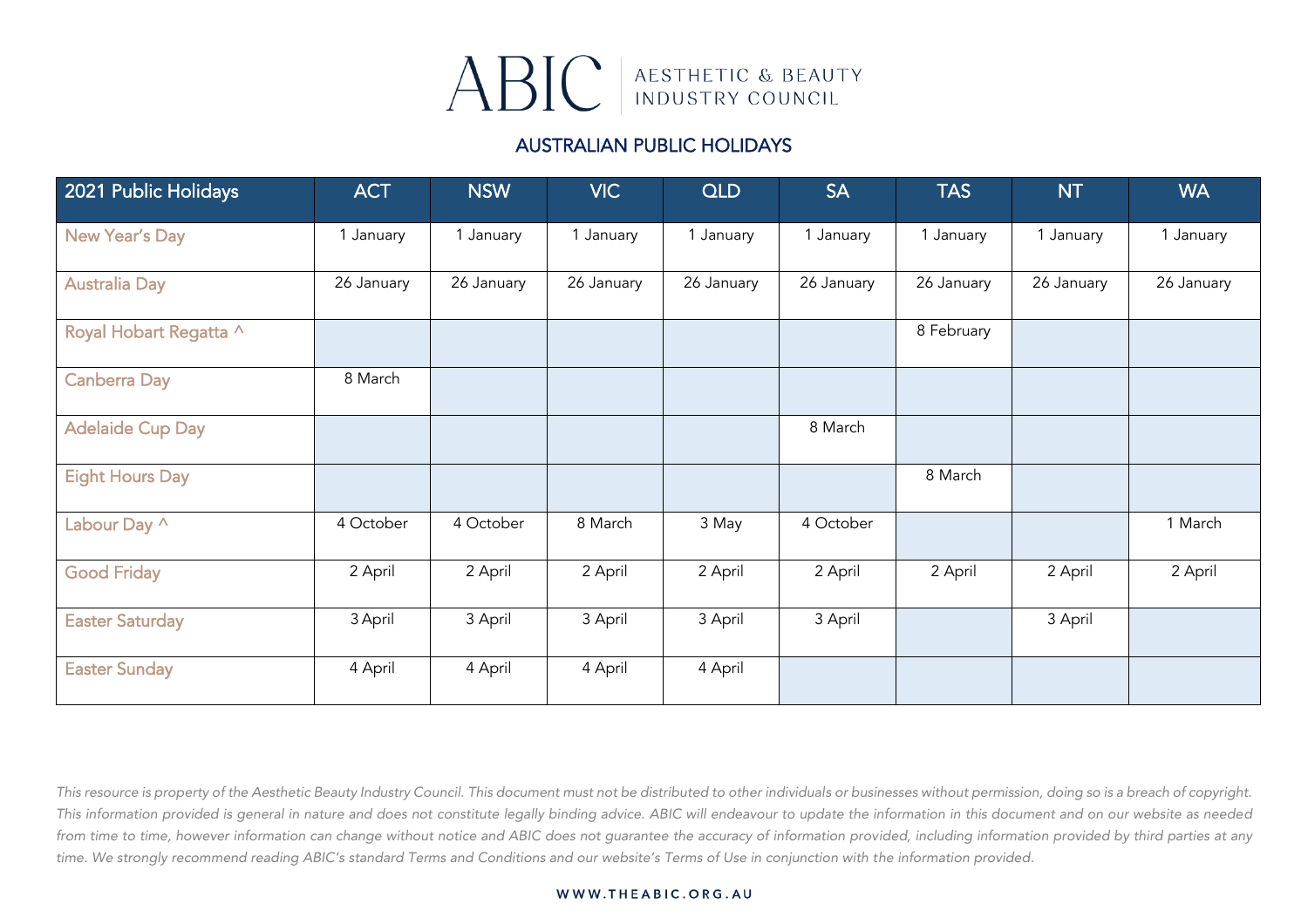## ABIC AESTHETIC & BEAUTY

| 2021 Public Holidays                                                     | <b>ACT</b> | <b>NSW</b> | <b>VIC</b> | <b>QLD</b> | <b>SA</b> | <b>TAS</b> | <b>NT</b> | <b>WA</b>      |
|--------------------------------------------------------------------------|------------|------------|------------|------------|-----------|------------|-----------|----------------|
| <b>Easter Monday</b>                                                     | 5 April    | 5 April    | 5 April    | 5 April    | 5 April   | 5 April    | 5 April   | 5 April        |
| <b>Anzac Day</b>                                                         |            | 25 April   | 25 April   |            | 25 April  | 25 April   |           | 25 April       |
| <b>Anzac Day substitute day as</b><br><b>Anzac Day falls on a Sunday</b> | 26 April   |            |            | 26 April   | 26 April  |            | 26 April  | 26 April       |
| <b>Reconciliation Day</b>                                                | 31 May     |            |            |            |           |            |           |                |
| <b>May Day</b>                                                           |            |            |            |            |           |            | 3 May     |                |
| <b>Western Australia Day</b>                                             |            |            |            |            |           |            |           | 7 June         |
| <b>Queen's Birthday</b>                                                  | 14 June    | 14 June    | 14 June    | 4 October  | 14 June   | 14 June    | 14 June   | 27 September ^ |
| <b>Picnic Day</b>                                                        |            |            |            |            |           |            | 2 August  |                |
| Bank Holiday ^                                                           |            | 2 August   |            |            |           |            |           |                |
| Royal Queensland Show ^                                                  |            |            |            | 11 August  |           |            |           |                |

*This resource is property of the Aesthetic Beauty Industry Council. This document must not be distributed to other individuals or businesses without permission, doing so is a breach of copyright. This information provided is general in nature and does not constitute legally binding advice. ABIC will endeavour to update the information in this document and on our website as needed from time to time, however information can change without notice and ABIC does not guarantee the accuracy of information provided, including information provided by third parties at any time. We strongly recommend reading ABIC's standard Terms and Conditions and our website's Terms of Use in conjunction with the information provided.*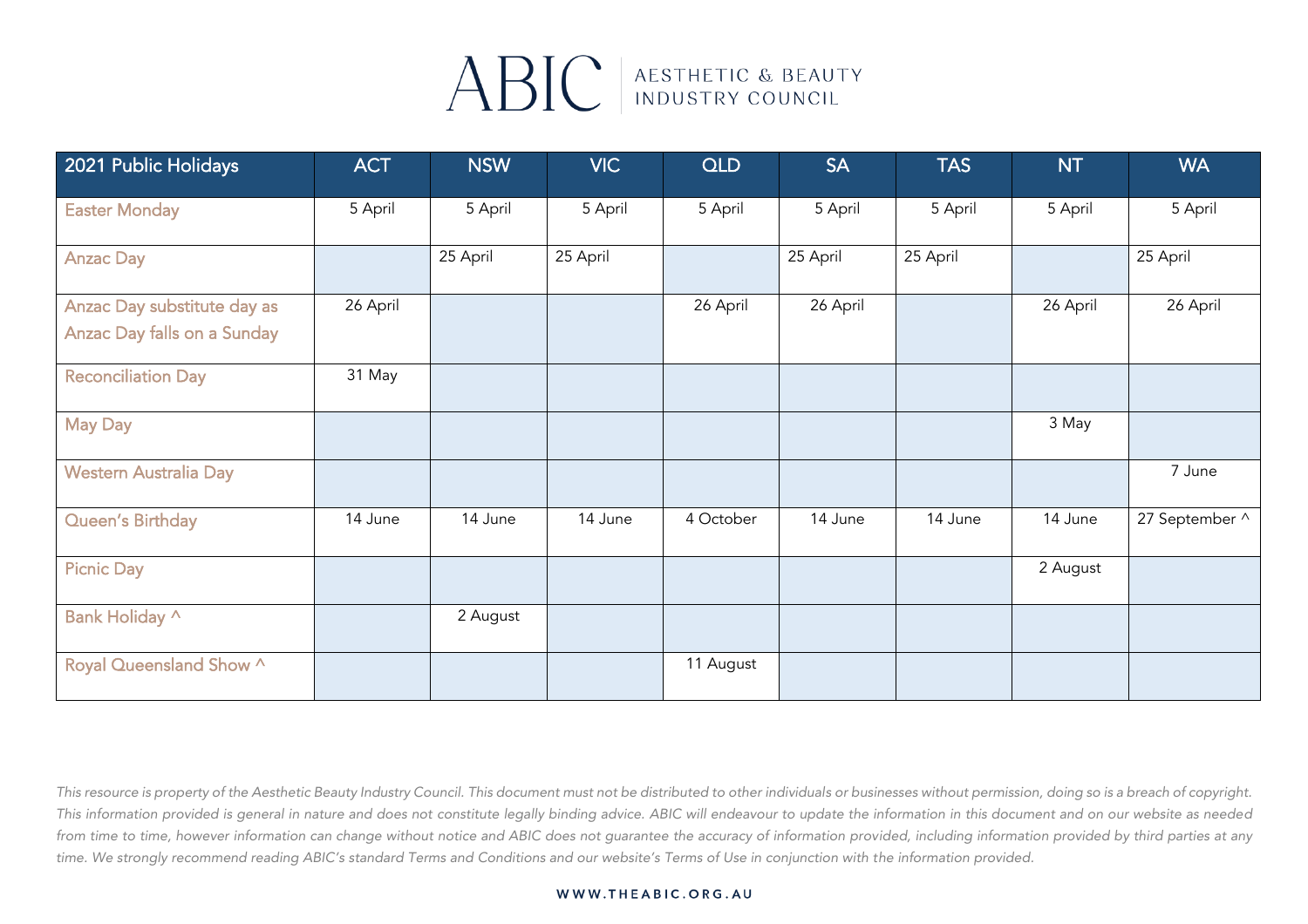# ABIC ALSTHETIC & BEAUTY

| 2021 Public Holidays                 | <b>ACT</b>  | <b>NSW</b>  | <b>VIC</b>  | <b>QLD</b>  | <b>SA</b>   | <b>TAS</b>  | <b>NT</b>   | <b>WA</b>   |
|--------------------------------------|-------------|-------------|-------------|-------------|-------------|-------------|-------------|-------------|
| <b>Friday before AFL Grand Final</b> |             |             | <b>TBC</b>  |             |             |             |             |             |
| <b>TBC (Subject to AFL Schedule)</b> |             |             |             |             |             |             |             |             |
| Recreation Day (all parts of the     |             |             |             |             |             | 1 November  |             |             |
| state that do not observe Royal      |             |             |             |             |             |             |             |             |
| Regatta)                             |             |             |             |             |             |             |             |             |
| <b>Melbourne Cup</b>                 |             |             | 2 November  |             |             |             |             |             |
| Christmas Eve (from 6pm to 12        |             |             |             | 24 December |             |             |             |             |
| midnight).                           |             |             |             |             |             |             |             |             |
| Christmas Eve (from 7pm to 12        |             |             |             |             | 24 December |             | 24 December |             |
| midnight).                           |             |             |             |             |             |             |             |             |
| <b>Christmas Day</b>                 | 25 December | 25 December | 25 December | 25 December | 25 December | 25 December | 25 December | 25 December |
| <b>Boxing Day</b>                    | 26 December | 26 December | 26 December | 26 December | 26 December | 26 December | 26 December | 26 December |
| Additional public holiday for        | 27 December | 27 December | 27 December | 27 December | 27 December | 27 December | 27 December | 27 December |
| <b>Christmas Day</b>                 |             |             |             |             |             |             |             |             |

*This resource is property of the Aesthetic Beauty Industry Council. This document must not be distributed to other individuals or businesses without permission, doing so is a breach of copyright. This information provided is general in nature and does not constitute legally binding advice. ABIC will endeavour to update the information in this document and on our website as needed from time to time, however information can change without notice and ABIC does not guarantee the accuracy of information provided, including information provided by third parties at any time. We strongly recommend reading ABIC's standard Terms and Conditions and our website's Terms of Use in conjunction with the information provided.*